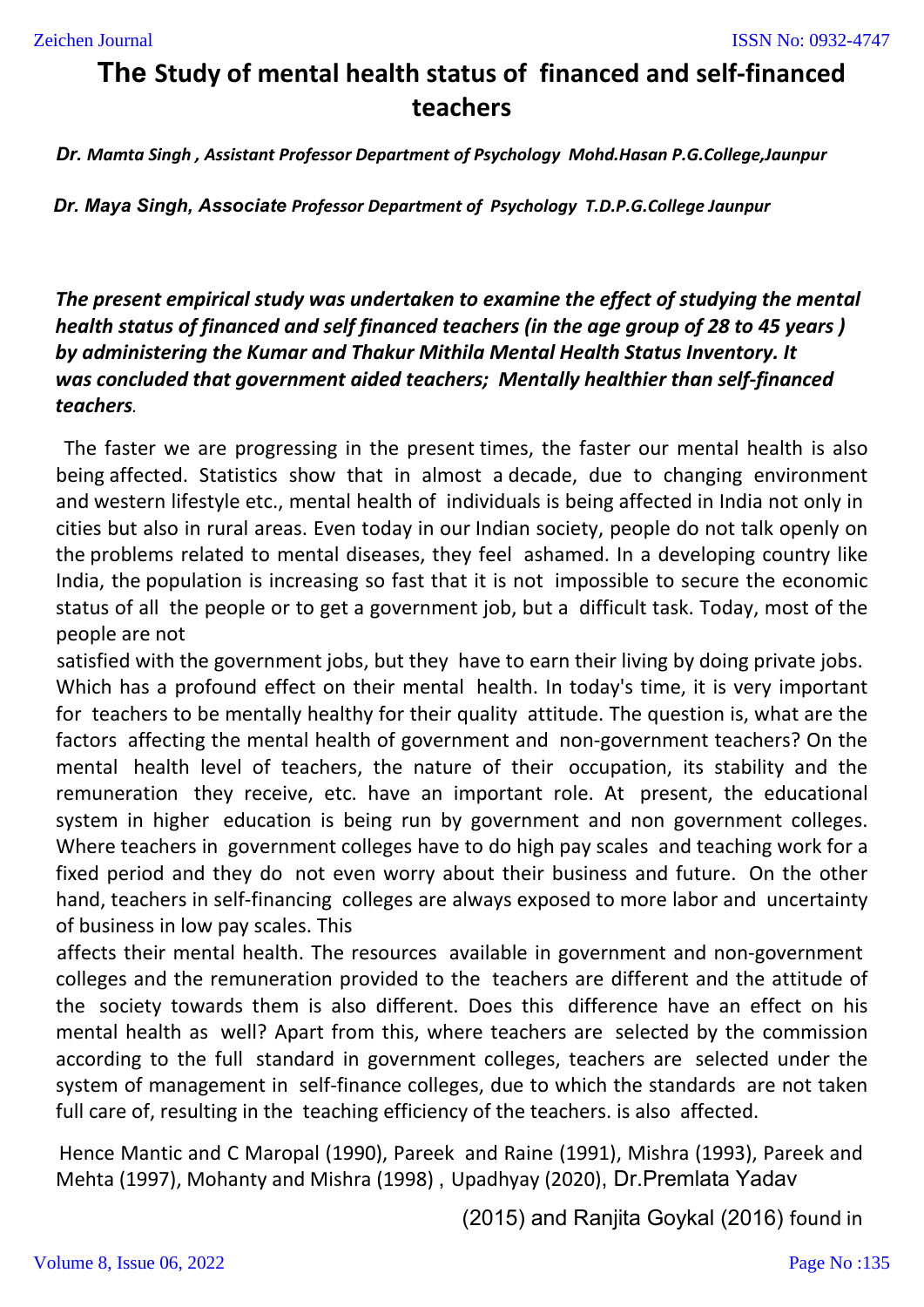their studies that government and non government There is variation in the personality, mental health and anxiety level of the employees.

Therefore, in the light of mental health level and study results, this concept becomes firm that at present no research work has been done in the field of mental health level of funded and self-financed teachers of Jaunpur district. That's why this study has been planned.

## **Objective**

To study the mental health status of financed and self-financed teachers.

### **Method**

### **Hypothesis -**

The present study is based on the hypothesis that there is a potential difference in the mental health status of financed and self-financed teachers.

### **Samples and Instruments**

Under the present study, a random selection of teachers (98 financed and 97 selffinanced, Age 28 to 45 ) teachers belonging to various financed and self-financed colleges of Jaunpur district was done as a sample. The Mithila Mental Health Status Inventory (Kumar and Thakur) was used to measure the mental health status of teachers. There are total 50 statements in this case.

Which is related to5 dimensions. Each dimension consists of 10 statements containing five positive and five negative linguistic

statements. The five dimensions of this scale are ego centricity, expressionism, isolationism, emotional instability and social conformity. The reliability of this test was found to be 0.90 by half-section method and 0.87 by test' retest method, which is quite high.

### **Process**

The present study is based on a work survey, in which personal contact with financed and self financed teachers was established and their response was taken on the Mithila Mental Health Status Inventory. The following instructions were complied with by the teachers in a cooperative manner. After compiling the facts, the different mean, standard deviation and T-value of all the teachers financed and related to different colleges were found.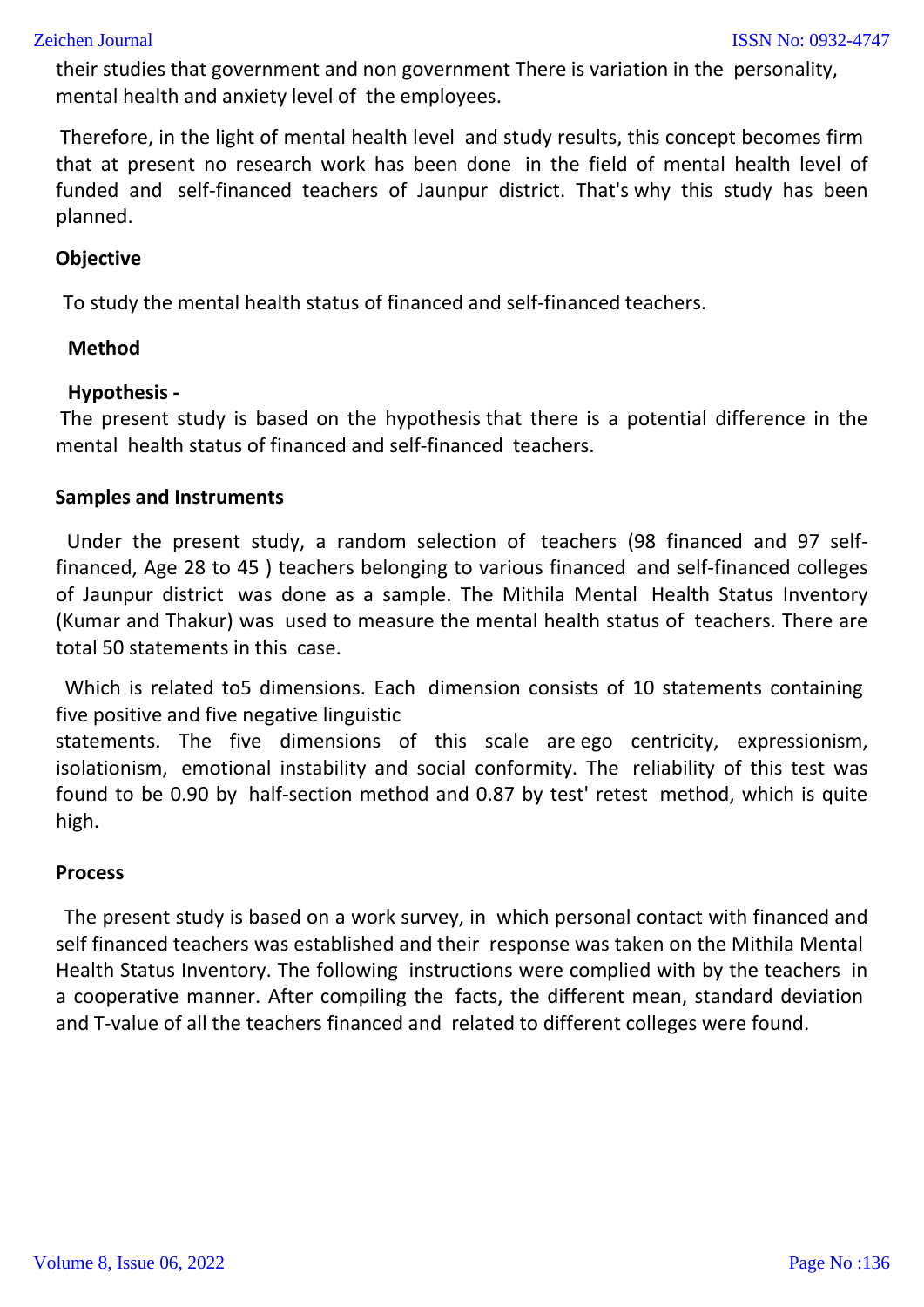#### **Result-**

| <b>Groups N</b>                             |    | <b>Mean SD</b> |       | <b>CR</b> | Ρ        |
|---------------------------------------------|----|----------------|-------|-----------|----------|
| Got.Aided<br><b>Teachers</b>                | 98 | 106.23         | 12.98 | 2.25      | P < 0.05 |
| Self-<br><b>Financed</b><br><b>Teachers</b> | 97 | 114.81         | 13.93 |           |          |

**Provided details on mental health Status Inventory of financed and self-financed teachers**

Under the present study, 98 financed teachers belonging to different colleges got the mean value = 106.2 3 and the standard deviation = 12.98, whereas, the mean value = 114.81 and the standard deviation = 13.93 was found for 97 self-financed teachers, which is infinite df. but shows a significant difference at the 0.01 level. Which confirms the hypothesis that there is a potential difference in the level of mental health of financed and self-financed teachers. The above hypothesis is also confirmed by the

study results of Inspector et al. (2021) and General of Psychosomatic Research (2006). In the light of the above results, it is clear from the subtle analysis that the satisfaction of their needs, the feeling of security and social respect are found in the financed teachers, but the self-financed teachers have the dissatisfaction of the needs and the feeling of insecurity about their future. is found. The level of mental health of financed teachers is found to be higher than the level of mental health of self-financed teachers. The biggest reason for this is also that the future of the financed teachers is secure, so they have more sense of security, their social and economic level is also high. They get all kinds of physical and mental support in the society. Whereas the future of self-financed teachers remains insecure because self-financed teachers have to surrender to them due to dictatorial (managerial system) policies. Social support and economic level are also normal

or low, so they do not get all kinds of mental and physical support in the society, which causes poor mental health. Thus, on the basis of exhaustive analysis, it is clear that there exists a significant difference in the level of mental health of financed and self-financed teachers. The present study will be responsible for the researchers as a source of inspiration in relation to the problems of the psychological level of teachers and employees.